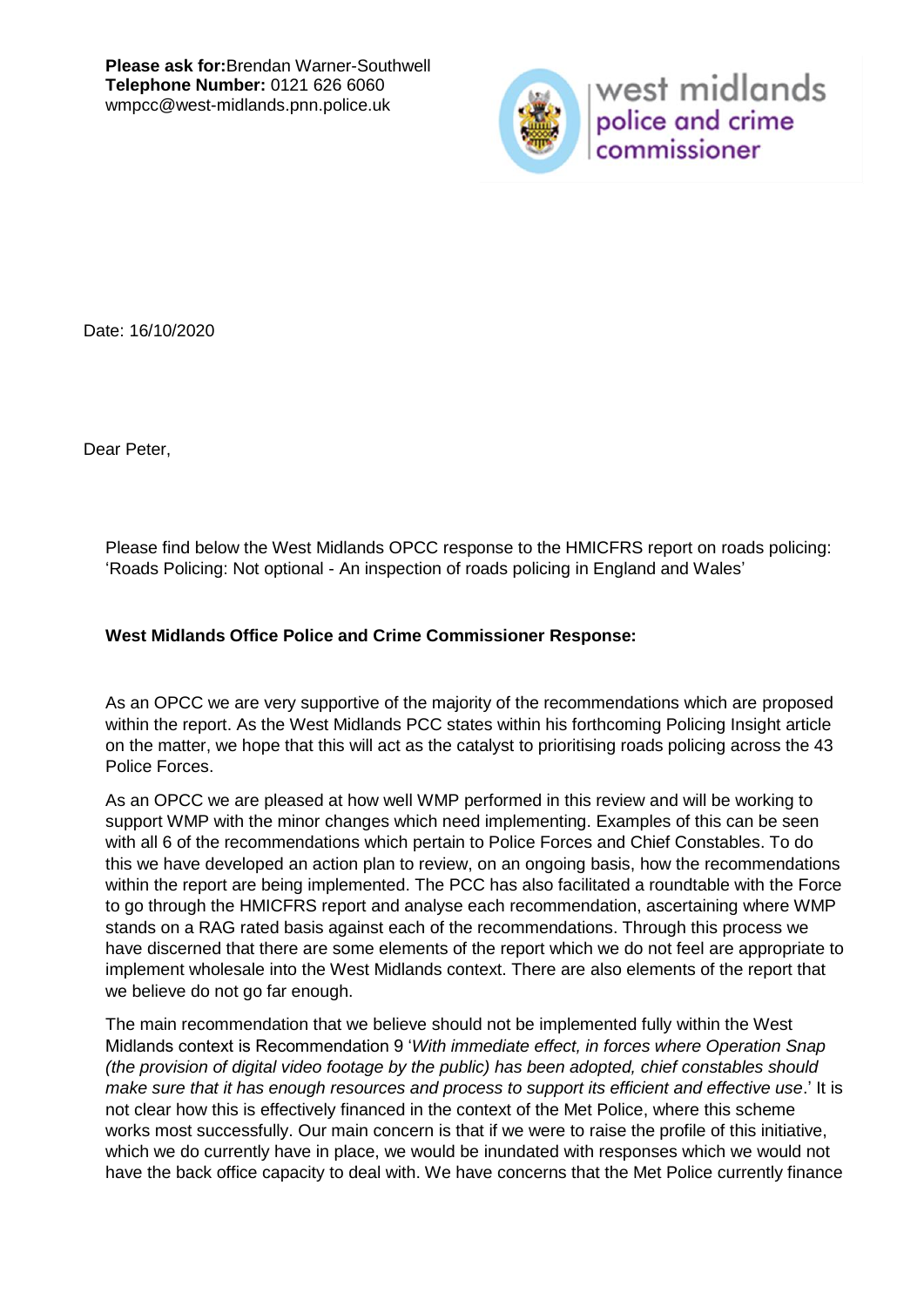the initiative through driver improvement letters, which may not necessarily target those who are causing the most harm. The way we administer Operation Snap in the West Midlands at present is targeted and focuses on the highest harm offenders.

Linked to this is Recommendation 7 within the report: '*By 1 August 2021, the Department for Transport, in consultation with the Home Office and the Welsh government should review and refresh Department for Transport Circular 1/2007. The Circular should include a requirement that forces, or local road safety partnerships should publish the annual revenue received as a result of the provision of driver offending-related training and how that revenue has been spent*.' Our main contention here is that the funds which Police Forces receive through fines are not sufficient enough to fund numerous areas of roads policing: significantly the enforcement of yellow box junctions, bus lanes, cycle lanes and also the delivery of fixed penalty speeding fines.

For the enforcement of yellow box injunctions, cycle lanes bus lanes we strongly support the activation of key elements of the Traffic Management Act of 2004. Doing so will necessitate the passing of long overdue secondary legislation. This will make it possible for Combined Authorities to apply for powers which would allow them, rather than the police, to take action against some moving traffic offences (such as entering cycle lanes or disregarding one-way systems). These powers, of course, already exist in London. In evidence submitted to the Transport Select Committee, London Councils stated that:

*Prior to London authorities' adoption of the powers … the enforcement of such [moving traffic] contraventions was undertaken by the police, who had neither the time nor the resources to deal with seemingly minor traffic violations. Enforcement was therefore seldom and not effective in deterring non-compliance.* 

Since their introduction under the London Local Authorities Act and Transport for London Act (2003), however, traffic flows have improved and casualties on the roads have fallen considerably. The effect of these provisions has thus been overwhelmingly positive for the city's commuters, tourists, and leisure seekers whose journeys around the capital have been safer and easier. That such powers are presently restricted in England to London is an intolerable inequity. The need for non-London Combined Authorities to assume these powers is near universally accepted. In July last year, the Local Government Association published the results of an online survey they had sent to officers responsible for traffic management in all 118 single and upper tier councils in England (London councils were excluded). They were asked if their authority would make full use of the powers enumerated in part six of the Traffic Management Act (2004) should they be made available to them. 91 per cent of the respondents said that they would. The basis for this consensus was inescapably simple and clear: in recent years police services in their areas have been increasingly unable to take telling action against minor moving traffic contraventions as a result of overstretched resources and manpower shortages. The implementations of a Londonstyle model in areas outside of London would go some distance to remedying this.

Second to the implementation of this secondary legislation is our suggestion that we should retain a degree of the money taken from speeding offenders when a fixed penalty speeding fine is administered. This is the option provided to all people who are not eligible for a speed awareness course. This is for speeds that are below 25mph above the speed limit. This is where you would receive 3 points on your licence and a £100 fine. The money that is recovered from this is paid back to the treasury via the fixed penalty office. This money is not paid back to the police in any way. This means that this disposal method is not cost neutral to the police. Forces are losing money through the enforcement of these fines. There is great momentum and support amongst PCCs, both to raise the amount of money offenders have to pay and also to ensure that Forces retain a degree of the funds.